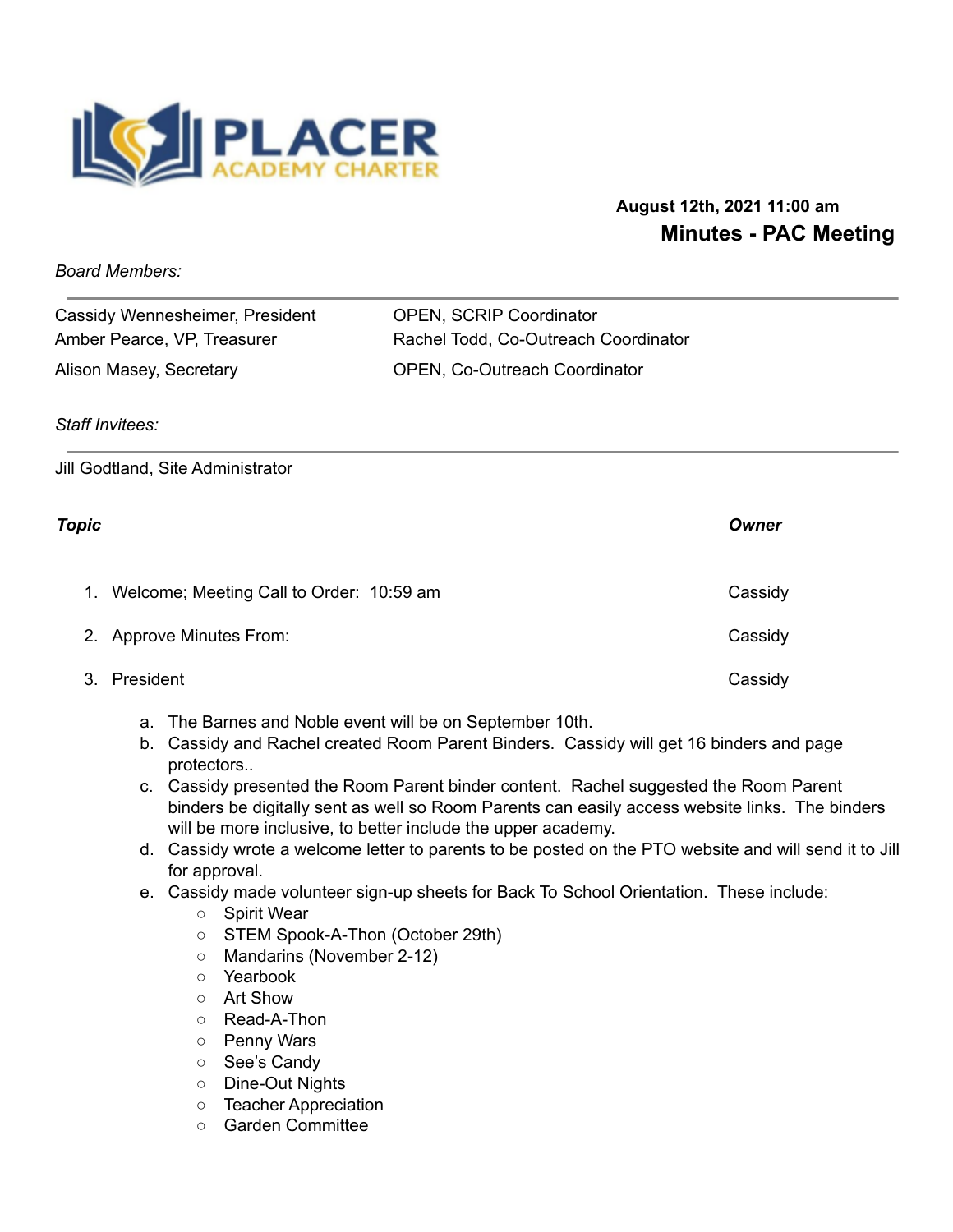- f. Alison and Amber will help at the PTO table during Back To School Orientation as Cassidy will also be at the Lion's Den table.
- g. Kinder shirts some shirts are too big for the Kinders. Maybe Krista can use them as art smocks or be given to the teachers. There are 40 extra-small, 13 small and 21 medium size shirts. Jill mentioned to just hand out to the Kinders because there are not enough for TK. TK can maybe get water bottles instead. At orientation, shirts can be organized by size to be handed out, along with a letter and a flyer.
- h. Spirit Wear can be sold at orientation. Perhaps Rachel can pick up the card reader so families can pay with a credit card.

## 4. VP/Treasurer Amber Amber Amber Amber Amber Amber Amber Amber Amber Amber Amber Amber Amber Amber Amber Amber

- a. Amber presented the 2021-2022 budget and the following income items were estimated as follows:
	- Jog-A-Thon (STEM Spook-A-Thon) \$8,000
	- Read-A-Thon \$8,000
	- Dine -Out Nights \$1,000
	- Mandarin Sales \$300
	- Penny Wars \$1,000
	- Lion's Pride (donations) \$500
	- Amazon Smile \$300
	- SCRIP Cards \$500
	- Art Auction \$25,000
	- See's Candy \$2,000
- b. The total income without VAPA is estimated at \$21,600.
- c. Concerning changes to the budget, Jill asked that another teacher be added to the budget.
- d. With more enrollment and less Covid restrictions,there is hope that PAC will bring in more income than was estimated.
- e. Amber motioned to approve the 2021-2022 budget. Alison 2nd. The budget was approved with unanimous vote.
- 5. Secretary **Alison** Alison and *Secretary* **Alison** 
	- a. Alison will work on updating the PTO website.
- 6. Outreach Coordinator **Rachell** School and The Coordinator Rachell Rachell Rachell Rachell Rachell Rachell Rachell Rachell Rachell Rachell Rachell Rachell Rachell Rachell Rachell Rachell Rachell Rachell Rachell Rachell R
- 7. Old Business
- 8. New Business-open for comments or ideas
	- a. Jill spoke to the attorney and all parents and adults will have to wear a mask. Furthermore, volunteers at the school must be vaccinated or submit a negative Covid test once a week.
	- b. Amber proposed that SCRIP does not need to be an executive board position. Alison 2nd. Proposal is approved with a unanimous vote.
	- c. Penny Wars was discussed as a fundraiser. The children bring in change and whatever class raises the most money wins a popcorn party, etc. Penny Wars brought in \$1500 the last time it